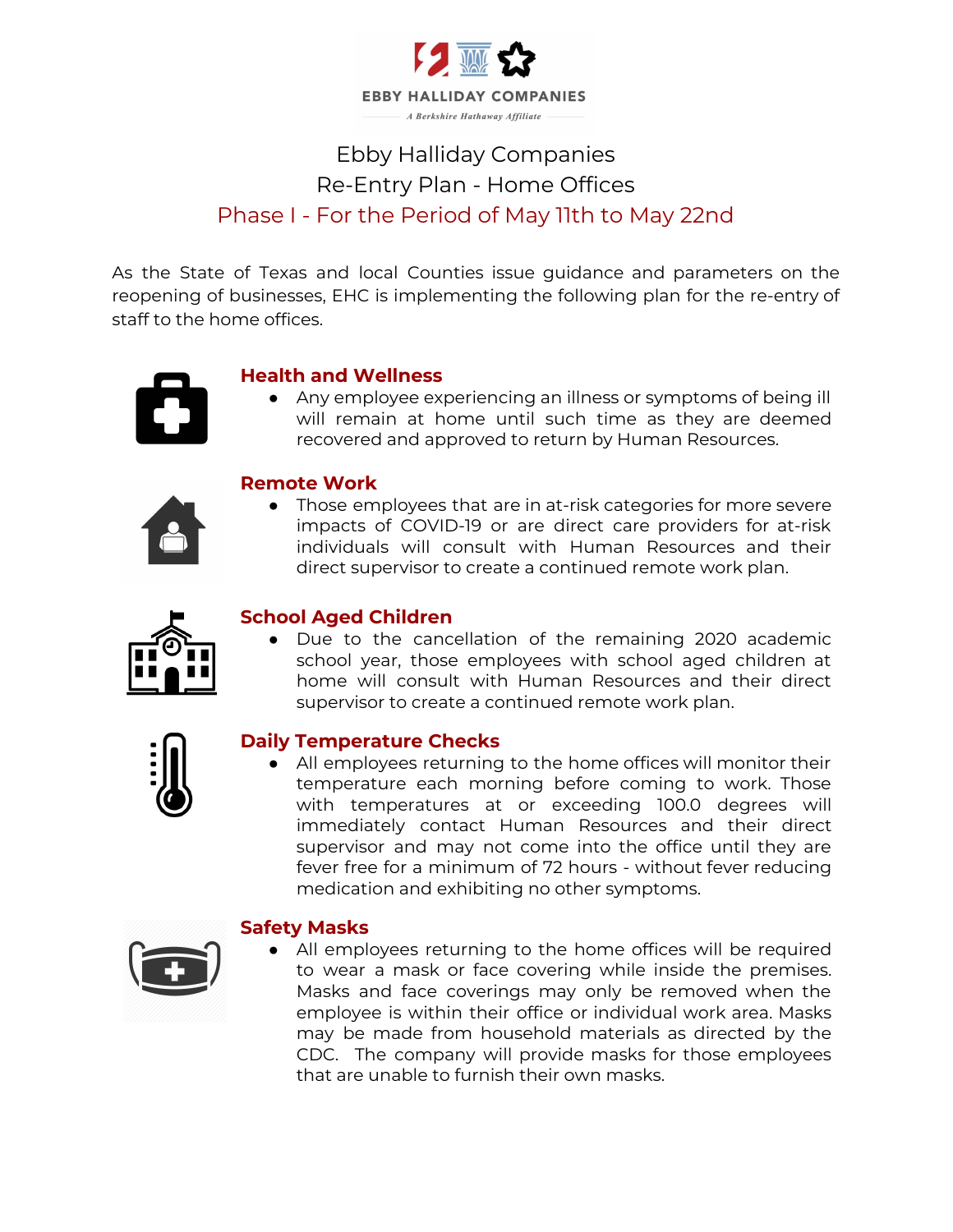

#### **Hygienic Practices**



● Staff will wash their hands regularly throughout the work day and utilize provided cleaning products to clean their personal work surfaces twice daily. Staff should minimize the use of common area surfaces and equipment as such areas may remain closed at this time.

#### **Break Rooms and Conference Areas**



- To maximize social distancing and the health of staff, the break rooms, lunch rooms and conference rooms will remain closed for breaks, eating and meetings. Lunch should be taken outside the office or within your individual work area. All cups, plates and utensils should be disposable or brought from home.
- Conferences and meetings should continue to be held virtually when possible. In those instances where this is not practical, meetings should be held in open areas where minimum social distancing can be maintained.



### **Visitors and Guests at the Office**

● Until further notice, agents, guests, visitors and other third parties will not be permitted into the home offices unless expressly approved by Human Resources. Meetings with such parties should continue to be conducted over the phone or virtually.

### **Social Distancing and Work Plan**

- To maintain social distancing and defined contact tracing, staff, not subject to a continued remote work exception, will be divided into 2 Groups and assigned designated days to be in the office.
- This Social Distancing Work Plan will be in place for during Phase I of home office re-entry. Human Resources will notify you of your group assignment.

#### **Group 1 - For the period of May 11th to May 22nd (Phase I)**

- Those staff members in Group 1 will work in the Home Offices on Monday and Tuesday of each week.
- On Wednesday, Thursday and Friday, Group 1 will work remotely.

- **Group 2 - For the period of May 11th to May 22nd (Phase I)**
	- Those staff members in Group 2 will work in the Home Offices on Thursday and Friday of each week.
	- On Monday, Tuesday and Wednesday, Group 2 will work remotely.